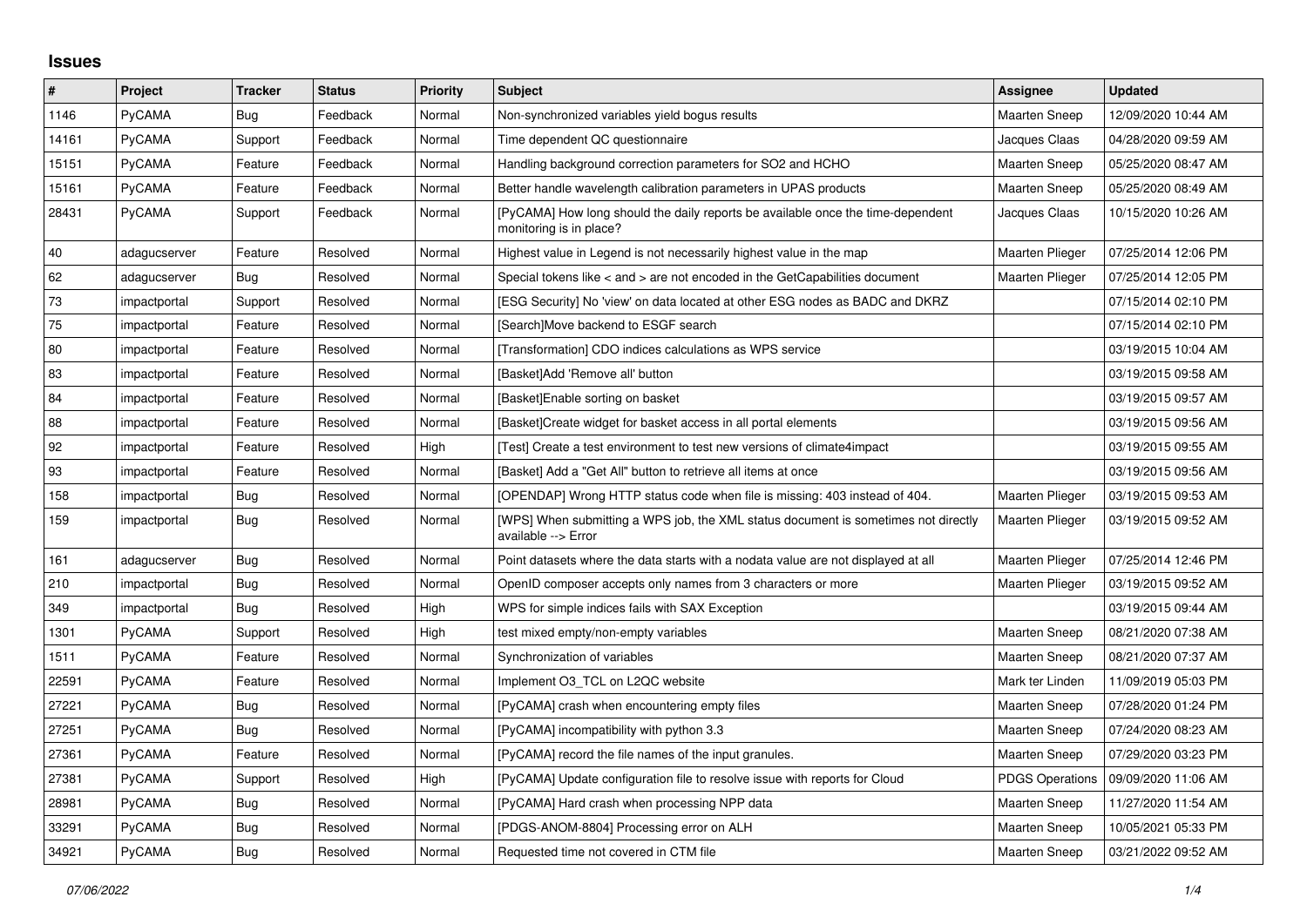| $\vert$ # | Project      | <b>Tracker</b> | <b>Status</b> | <b>Priority</b> | <b>Subject</b>                                                                                     | <b>Assignee</b>      | <b>Updated</b>      |
|-----------|--------------|----------------|---------------|-----------------|----------------------------------------------------------------------------------------------------|----------------------|---------------------|
| 35711     | PyCAMA       | <b>Bug</b>     | Resolved      | Normal          | Delete useless get pressures function in TM5 profile.py                                            | <b>Maarten Sneep</b> | 03/21/2022 09:48 AM |
| 35721     | PyCAMA       | Feature        | Resolved      | Normal          | Speed up get_profiles and get_temperature by numba                                                 | Maarten Sneep        | 03/21/2022 10:55 AM |
| 320       | TM5-MP       | <b>Bug</b>     | In Progress   | Low             | <b>Budget inconsistencies</b>                                                                      | Philippe Le Sager    | 01/28/2016 01:00 PM |
| 336       | TM5-MP       | Feature        | In Progress   | Normal          | budget consistent with mmix                                                                        | Philippe Le Sager    | 12/01/2015 10:05 AM |
| 549       | TM5-MP       | <b>Bug</b>     | In Progress   | High            | Restarbility broken                                                                                | Philippe Le Sager    | 03/17/2017 11:40 AM |
| 558       | PyCAMA       | Feature        | In Progress   | Normal          | Coregistration                                                                                     | Maarten Sneep        | 11/06/2018 05:47 PM |
| 574       | TM5-MP       | Support        | In Progress   | Normal          | Optimization of ebischeme can be problematic                                                       | Philippe Le Sager    | 12/20/2017 12:29 PM |
| 595       | TM5-MP       | <b>Bug</b>     | In Progress   | Normal          | Generation of qsub job file seems broken                                                           |                      | 07/03/2018 12:39 PM |
| 944       | PyCAMA       | Feature        | In Progress   | Normal          | Documentation of internal workings of PyCAMA                                                       | Maarten Sneep        | 12/09/2020 11:13 AM |
| 8931      | TM5-MP       | Feature        | In Progress   | Low             | removing dependence on HDF4                                                                        |                      | 11/18/2019 02:07 PM |
| 10221     | TM5-MP       | Feature        | In Progress   | Normal          | MOGUNTIA and KPP                                                                                   |                      | 09/20/2018 01:59 PM |
| 20141     | TM5-MP       | <b>Bug</b>     | In Progress   | Low             | PDUMP temperature field is zero                                                                    |                      | 07/26/2019 02:45 PM |
| 23221     | TM5-MP       | Feature        | In Progress   | Normal          | Remapping of M7 dry/wet radii from restart file missing                                            |                      | 12/05/2019 11:07 AM |
| 26241     | PyCAMA       | Support        | In Progress   | Normal          | [PyCAMA] Supply list of up to 12 parameters you want to follow over time                           | Jacques Claas        | 12/01/2020 05:34 PM |
| 26711     | TM5-MP       | <b>Bug</b>     | In Progress   | Normal          | missing values for lon and lat in regions file                                                     |                      | 07/02/2020 08:27 PM |
| 37        | adagucviewer | <b>Bug</b>     | New           | Normal          | [EXTGUI] When refreshing a layer the layerlist is not updated                                      |                      | 06/13/2013 10:28 AM |
| 38        | adagucviewer | <b>Bug</b>     | New           | Normal          | When reusing a link create with the "Create a Link" menu item, the legend is not<br>displayed      |                      | 06/19/2013 01:44 PM |
| 39        | adagucserver | Bug            | <b>New</b>    | Normal          | tickround is ignored when WMSExtension NUMCOLORBANDS is used                                       |                      | 06/26/2013 01:50 PM |
| 61        | adagucviewer | Feature        | New           | Normal          | Custom coordinate systems can not be choosed, only the predefined in the map type are<br>available |                      | 07/17/2013 12:21 PM |
| 70        | adagucserver | <b>Bug</b>     | New           | Normal          | Contourlines always display text                                                                   |                      | 09/16/2013 01:04 PM |
| 71        | adagucserver | <b>Bug</b>     | New           | Normal          | default value for dimension not properly generated when using min keyword                          |                      | 10/07/2013 09:34 AM |
| 74        | impactportal | Feature        | New           | Normal          | [Search] Free text search: resolve on server not in browser                                        |                      | 10/10/2013 10:22 AM |
| 76        | impactportal | Feature        | New           | Low             | [Search] Group search results in folders                                                           |                      | 10/10/2013 10:22 AM |
| 77        | impactportal | Feature        | <b>New</b>    | Normal          | [Data] Provide ECLISE data in climate4impact                                                       |                      | 10/10/2013 10:22 AM |
| 81        | impactportal | Feature        | New           | Normal          | [Transformations] Time series plots WPS for multiple datasets                                      |                      | 10/10/2013 10:22 AM |
| 82        | impactportal | Feature        | New           | Normal          | [GUI] Improve error messages                                                                       |                      | 10/10/2013 10:22 AM |
| 85        | impactportal | Feature        | New           | Low             | [Basket] Enable grouping of data in datasets                                                       |                      | 10/10/2013 10:22 AM |
| 86        | impactportal | Feature        | New           | Normal          | [Account] Keep history of what has been processed                                                  |                      | 10/10/2013 10:22 AM |
| 87        | impactportal | Feature        | <b>New</b>    | Normal          | [Map & Plot] Enable to select multiple data from basket for plotting and mapping                   |                      | 10/10/2013 10:22 AM |
| 89        | impactportal | Feature        | New           | Normal          | [Map&Plot]Generic data selection widget                                                            |                      | 10/10/2013 10:22 AM |
| 90        | impactportal | Feature        | New           | Normal          | [Use cases] Precoocked data selection widget with use case data                                    |                      | 10/10/2013 10:22 AM |
| 91        | impactportal | Feature        | New           | Normal          | [Basket] Move Basket in menu bar                                                                   |                      | 10/10/2013 10:22 AM |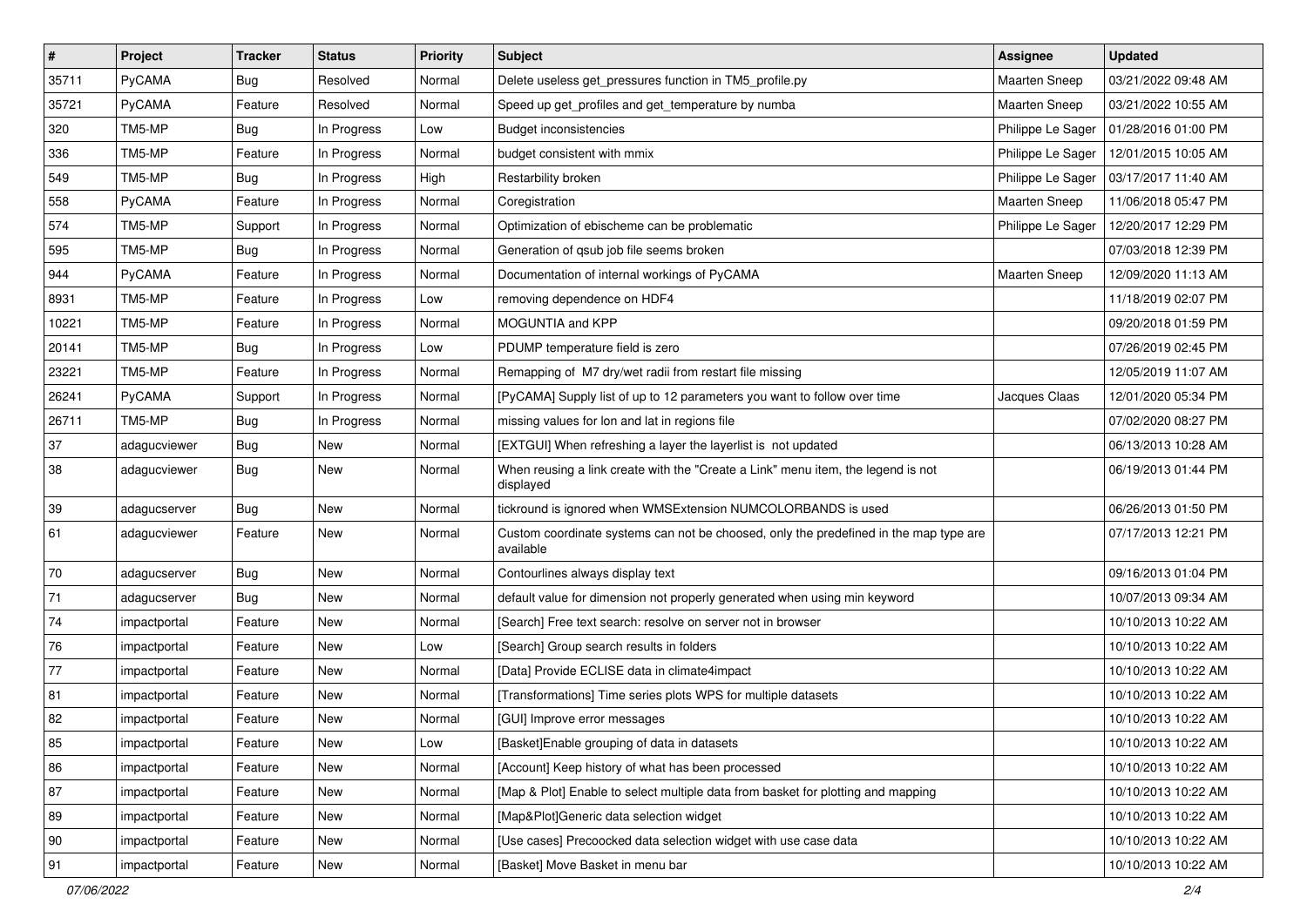| $\sharp$ | Project      | <b>Tracker</b> | <b>Status</b> | <b>Priority</b> | Subject                                                                  | Assignee               | <b>Updated</b>      |
|----------|--------------|----------------|---------------|-----------------|--------------------------------------------------------------------------|------------------------|---------------------|
| 94       | impactportal | <b>Bug</b>     | New           | Normal          | [Account] Handle OpenID problem                                          |                        | 10/10/2013 10:22 AM |
| 149      | TM5-ZOOM     | <b>Bug</b>     | New           | Low             | Gfortran compiler                                                        |                        | 04/08/2014 10:42 AM |
| 338      | TM5-MP       | Feature        | New           | Low             | Modifying and extending input data for refractive indices                | Twan van Noije         | 07/03/2018 12:53 PM |
| 350      | impactportal | Feature        | New           | Normal          | Add a link to go to the basket at the bottom of the data discovery page  |                        | 03/19/2015 10:59 AM |
| 351      | TM5-MP       | <b>Bug</b>     | New           | Low             | NH3 budget terms                                                         |                        | 07/03/2018 12:36 PM |
| 362      | TM5-MP       | <b>Bug</b>     | New           | Normal          | Dry deposition total for agreggated NOx                                  | Jason Williams         | 06/24/2015 02:06 PM |
| 367      | TM5-MP       | Feature        | <b>New</b>    | Low             | Heterogeneous reaction rates for bulk aerosol version                    | Jason Williams         | 07/03/2018 12:36 PM |
| 368      | adagucserver | <b>Bug</b>     | New           | Normal          | Time resolution is not correctly calculated automatically                |                        | 08/24/2015 11:55 AM |
| 372      | adagucserver | Bug            | New           | Normal          | [KDC WCS] Web Coverage Service on point data does not function correctly | <b>Maarten Plieger</b> | 09/09/2015 07:28 AM |
| 373      | TM5-MP       | <b>Bug</b>     | New           | Normal          | Diurnal cycle biomass burning emissions                                  |                        | 07/03/2018 12:34 PM |
| 425      | adagucviewer | <b>Bug</b>     | New           | Normal          | Timeseries graph of rgb layers error                                     |                        | 01/06/2016 01:02 PM |
| 439      | TM5-MP       | Task           | New           | Low             | Treatment of ice clouds in photolysis                                    |                        | 07/03/2018 12:35 PM |
| 440      | TM5-MP       | Feature        | New           | Low             | Assumption in calculation of friction velocity over land                 |                        | 07/03/2018 12:51 PM |
| 501      | WOW-NL       | Task           | New           | Normal          | HTTP 301 redirection                                                     | <b>Martin Stam</b>     | 03/22/2016 09:07 AM |
| 521      | TM5-MP       | Bug            | New           | Low             | Inconsistent NO <sub>x</sub> emissions                                   |                        | 07/03/2018 12:30 PM |
| 1012     | dummy        | Feature        | New           | Normal          | test gantt main project                                                  |                        | 12/20/2016 09:09 AM |
| 1013     | subproject 1 | Feature        | New           | Normal          | test subproject task gantt                                               |                        | 12/20/2016 09:10 AM |
| 2161     | TM5-MP       | <b>Bug</b>     | New           | Normal          | Python datetime.strftime function does not support dates before 1900     |                        | 08/21/2017 12:35 PM |
| 8611     | TurboWin     | Feature        | New           | Normal          | displaying latest obs                                                    |                        | 12/19/2017 09:36 AM |
| 8621     | TurboWin     | Feature        | New           | Normal          | WOW upload                                                               |                        | 12/19/2017 09:42 AM |
| 8631     | TurboWin     | Task           | New           | Normal          | Help files update                                                        |                        | 12/19/2017 09:43 AM |
| 8641     | TurboWin     | Feature        | New           | Normal          | plot position offline                                                    |                        | 12/19/2017 09:44 AM |
| 8651     | TurboWin     | Feature        | <b>New</b>    | Normal          | update to WMO cloud atlas                                                |                        | 12/19/2017 09:46 AM |
| 8661     | TurboWin     | Feature        | New           | Normal          | instruction videos                                                       |                        | 12/19/2017 09:49 AM |
| 8671     | TurboWin     | Feature        | New           | Normal          | option to insert Relative Humidity                                       |                        | 12/19/2017 09:59 AM |
| 8681     | TurboWin     | Feature        | New           | Normal          | SOG and COG computing                                                    |                        | 12/19/2017 10:03 AM |
| 9311     | PyCAMA       | Feature        | New           | Normal          | Processing status & lineage as table                                     | <b>Maarten Sneep</b>   | 05/25/2020 08:48 AM |
| 10281    | TM5-MP       | Task           | New           | Low             | Dry deposition of gas-phase H2SO4 and DMS                                |                        | 07/03/2018 12:51 PM |
| 11761    | TM5-MP       | Bug            | New           | Low             | overflow in PDUMP                                                        |                        | 09/26/2018 09:44 AM |
| 12101    | TM5-MP       | Feature        | New           | Low             | Updating Corner halo grid boxes                                          |                        | 10/10/2018 03:39 PM |
| 13811    | PyCAMA       | Support        | New           | Normal          | PyCAMA L2QC Reporting Bugs                                               | Maarten Sneep          | 04/28/2020 11:43 AM |
| 17921    | PyCAMA       | <b>Bug</b>     | New           | Low             | O3 Histogram plots y-label                                               | Maarten Sneep          | 05/25/2020 08:20 AM |
| 19181    | PyCAMA       | Bug            | New           | Normal          | Date reported on Input data per granule possibly incorrect for offline   | Maarten Sneep          | 05/25/2020 08:27 AM |